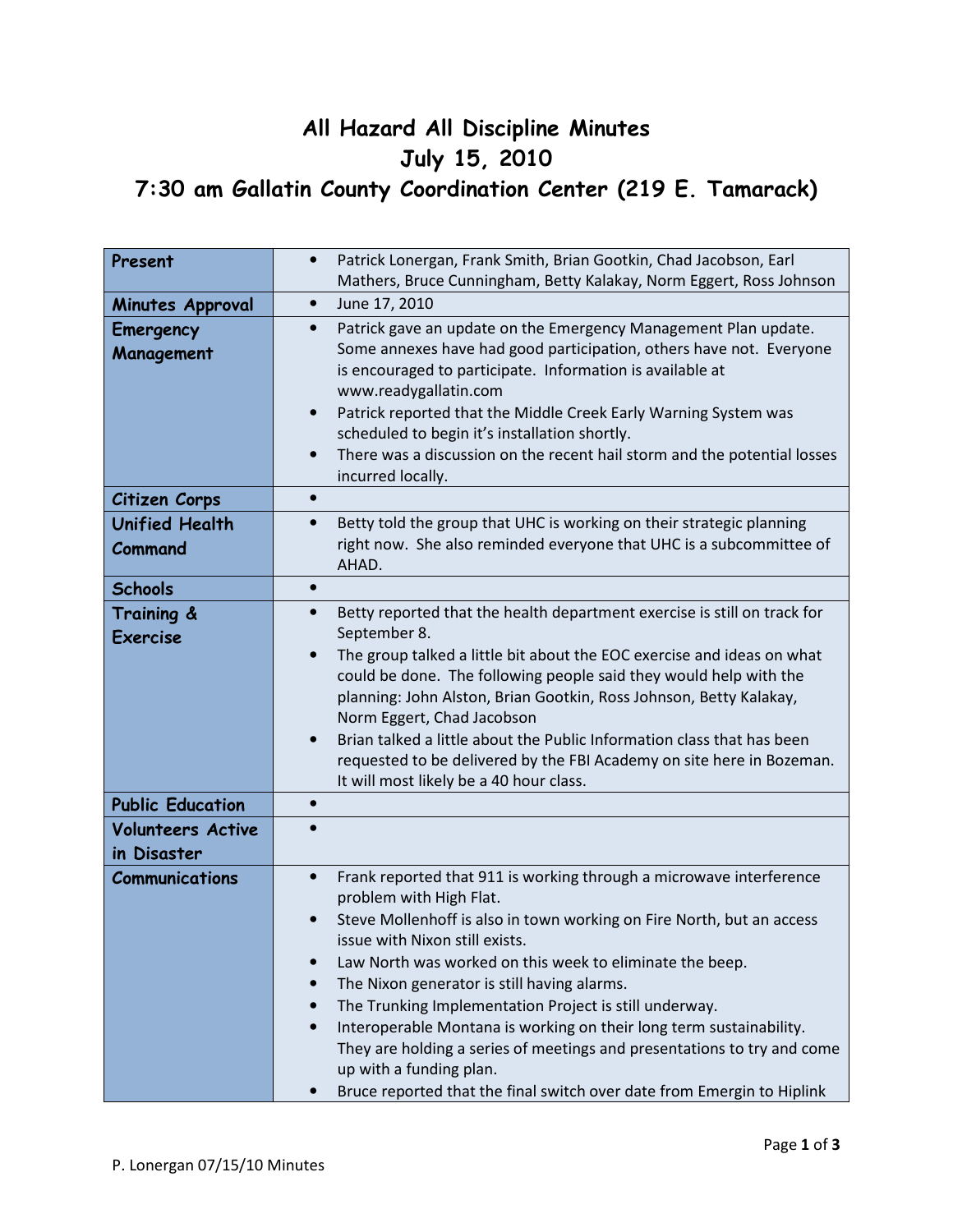|              | is $9/15$ .                                     |
|--------------|-------------------------------------------------|
| <b>Other</b> |                                                 |
| Next meeting | August 19, 2010 @ 7:30 am - Gallatin County EOC |